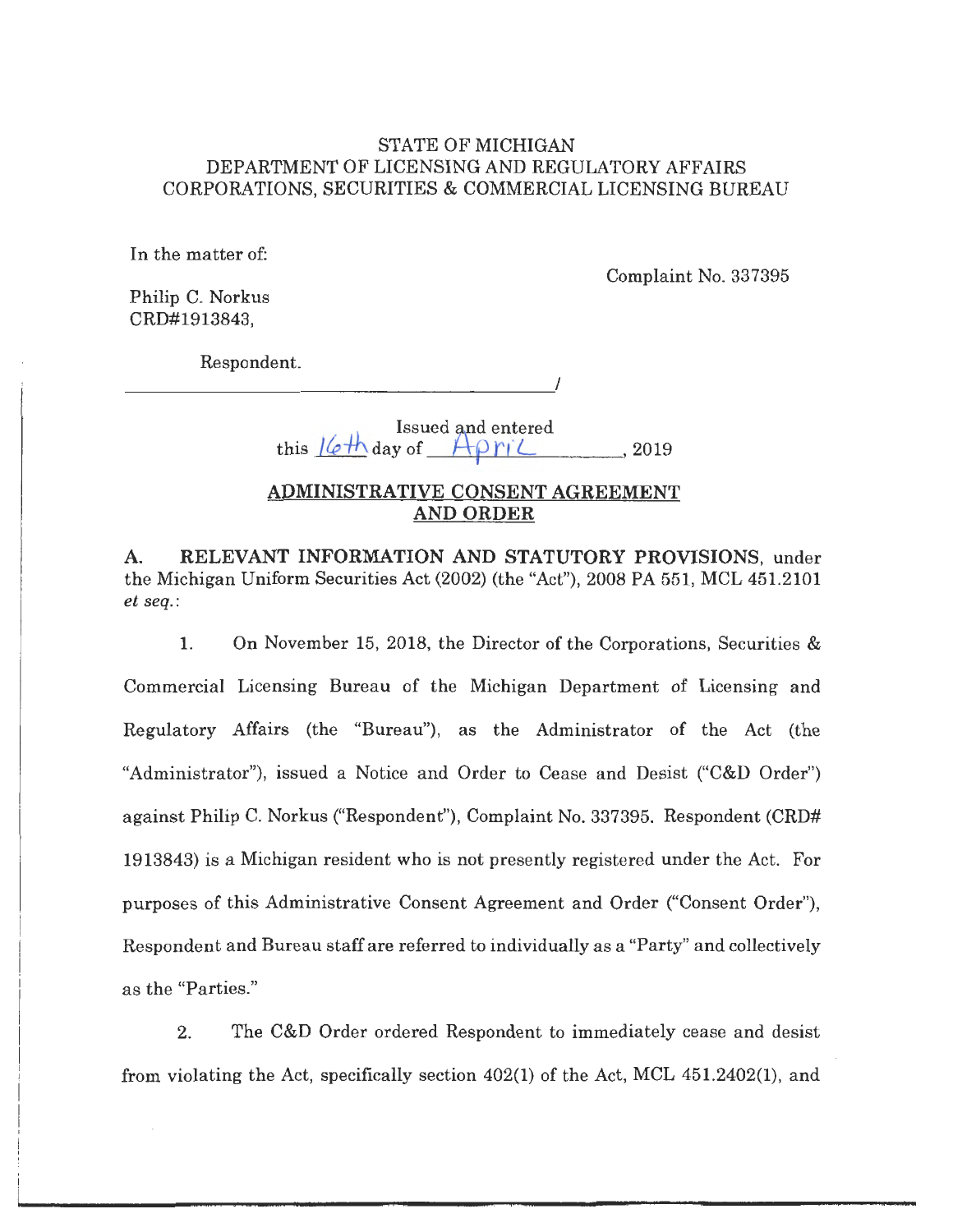further notified Respondent that the Administrator intended to impose a civil fine against him in the amount of \$10,000 under MCL 451.2604(4)(a).

3. The C&D Order was immediately effective pursuant to MCL 451.2604(2); however, Respondent, through counsel, timely requested an administrative hearing on the C&D Order under MCL 451.2604(2) and (3) (the "Hearing Request"). Thereafter, the Parties waived the 15-day statutory requirement to schedule a hearing and agreed to hold Respondent's Hearing Request in abeyance while negotiating possible resolution through this Consent Order.

4. As a result of negotiations, the Parties agree to and recommend that the Administrator order a settlement of this matter under the terms and conditions set forth in this Consent Order. Respondent was represented by, and had the advice of, legal counsel throughout the process of resolving the C&D Order through this Consent Order.

#### **B. AGREEMENT**

The Parties agree to resolve the C&D Order under the following terms and conditions:

L Respondent agrees to comply with the Act in connection with all future conduct and activities, including but not limited to ensuring that he is registered or exempt before effecting any further securities transactions in Michigan and ensuring that any securities he offers or sells in Michigan are registered or exempt.

2. Respondent agrees to pay the Bureau a reduced civil fine in the settlement amount of One Thousand Five Hundred and 00/100 Dollars (\$1,500.00)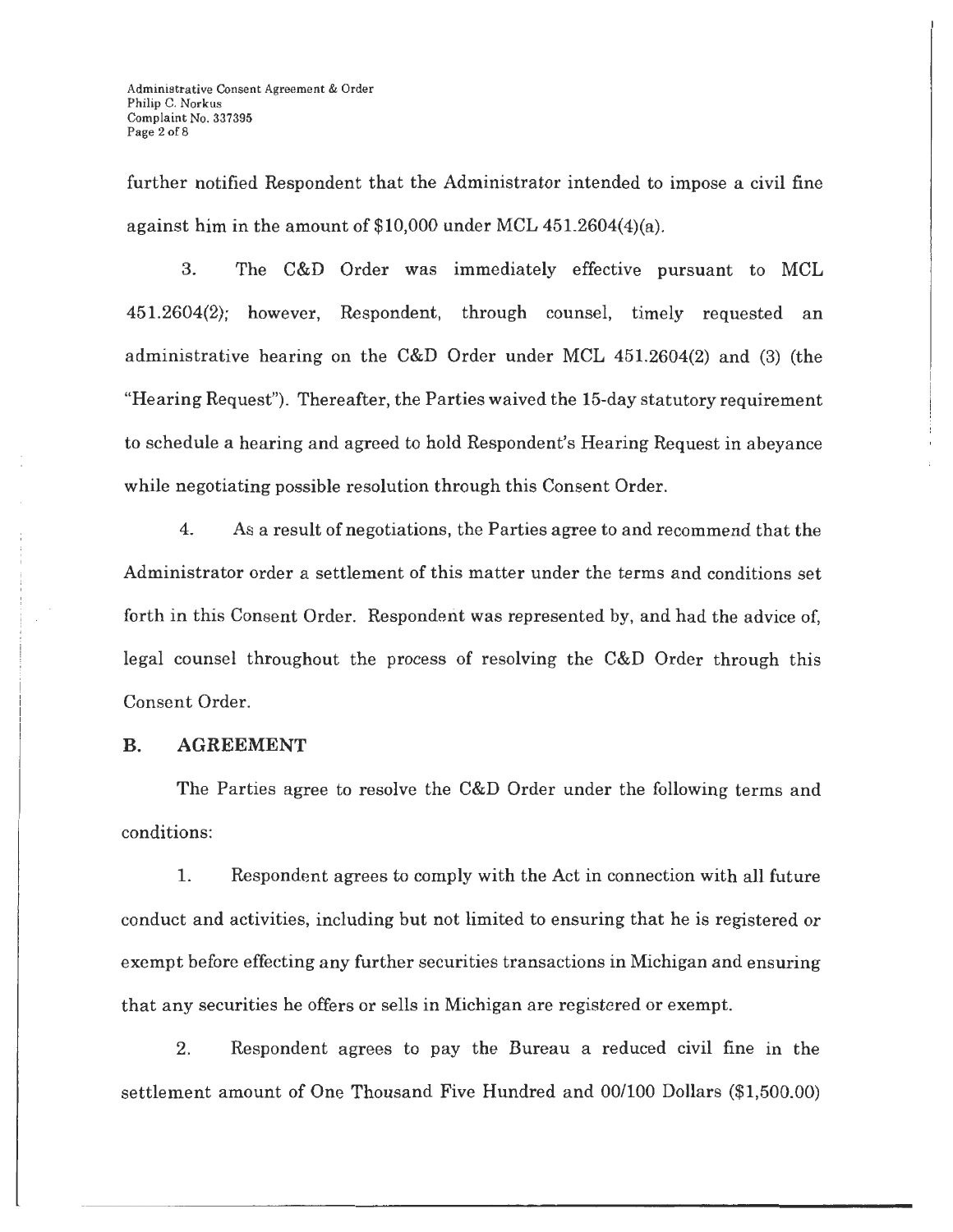(the "Reduced Civil Fine"). Respondent agrees to pay the Reduced Civil Fine within one-hundred-eighty (180) calendar days after the mailing date of this Consent Order, once entered. The Reduced Civil Fine must be paid by cashier's check or money order made payable to the "State of Michigan," contain identifying information (name and "Complaint No. 337395"), and be mailed to the Bureau at the following address:

Corporations, Securities & Commercial Licensing Bureau Securities & Audit Division - Final Order Monitoring P.O. Box 30018 Lansing, MI 48909

If any portion of the Reduced Civil Fine is overdue, the Administrator may refer it to the Michigan Department of Treasury for collection action against Respondent. In addition, and consistent with Paragraph B.14. below, the Administrator reserves the right to take other available legal action to enforce payment of and collect the Reduced Civil Fine.

3. Following entry of the attached Order, the Bureau will file a Form U6 reflecting the Parties' resolution of the C&D Order under this Consent Order.

4. The Bureau will report and publish this Consent Order according to its

current policy, as follows:

• This Consent Order is a public record required to be published and made available to the public, consistent with section 11 of the Michigan Freedom of Information Act, MCL 15.241. The Bureau will publish this Consent Order consistent with its current policy, whereby copies of orders issued under the Act are posted to the Bureau's website and a summary of order content is included in monthly disciplinary action reports separately published on the Bureau's website.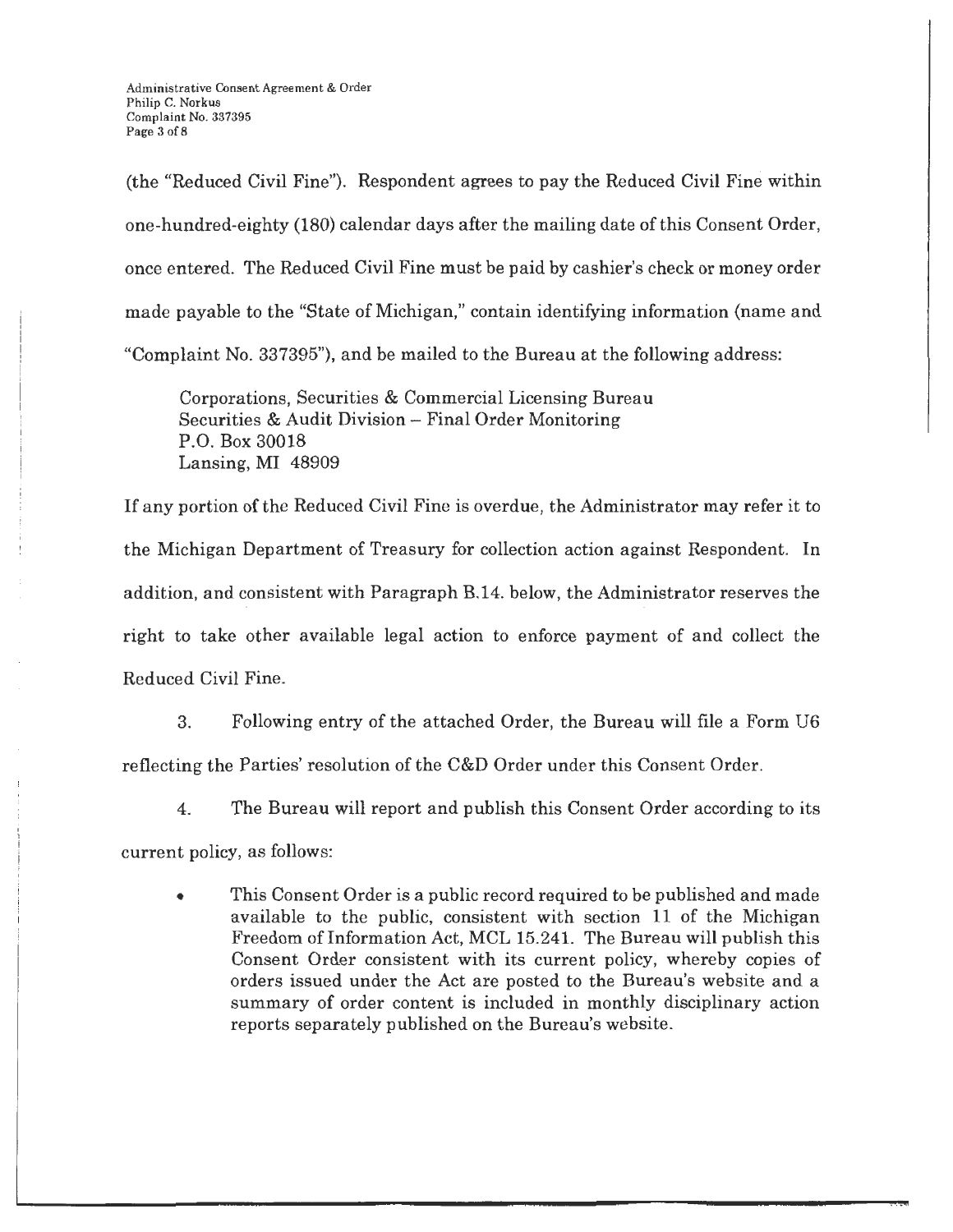Administrative Consent Agreement & Order Philip C. Norkus Complaint No. 337395 . Page 4 of 8

5. Notwithstanding the potential application of MCL 451.2412(9), this Consent Order expressly preserves the Bureau's and Administrator's ability to rely on and assert, in any future proceeding under the Act, all activities, conduct, and alleged Act violations by Respondent contained in or relating to the C&D Order.

6. Respondent neither admits nor denies the allegations in the C&D Order or any wrongdoing in connection with this matter, and consents to entry of this Consent Order only for the purpose of resolving the C&D Order in an expeditious fashion that avoids the time and expense associated with an administrative proceeding on the Hearing Request and any appeals therefrom. The Parties agree that this Consent Order is automatically admissible in a proceeding to enforce its provisions or in any administrative proceeding under the Act.

7. For purposes only of the matters resolved by this Administrative Consent Order, and pursuant to Securities and Exchange Commission ("SEC") Rule 506(d)(2)(iii) of Regulation D, 17 CFR 230.506(d)(2)(iii), disqualification under SEC Rule  $506(d)(l)$  of Regulation D, 17 CFR  $230.506(d)(l)$ , should not arise as a consequence of this Consent Order. However, this does not limit the potential application of SEC Rule  $506(d)(l)$ , 17 CFR 230.506(d)(l), in any other respect.

8. The Parties agree that this Consent Order resolves only Respondent's activities, conduct, and alleged Act violations contained in the C&D Order, but it does not address or resolve any other activities, conduct, or potential Act violations engaged in by Respondent not expressly contained in the C&D Order or occurring after the date this Consent Order is entered.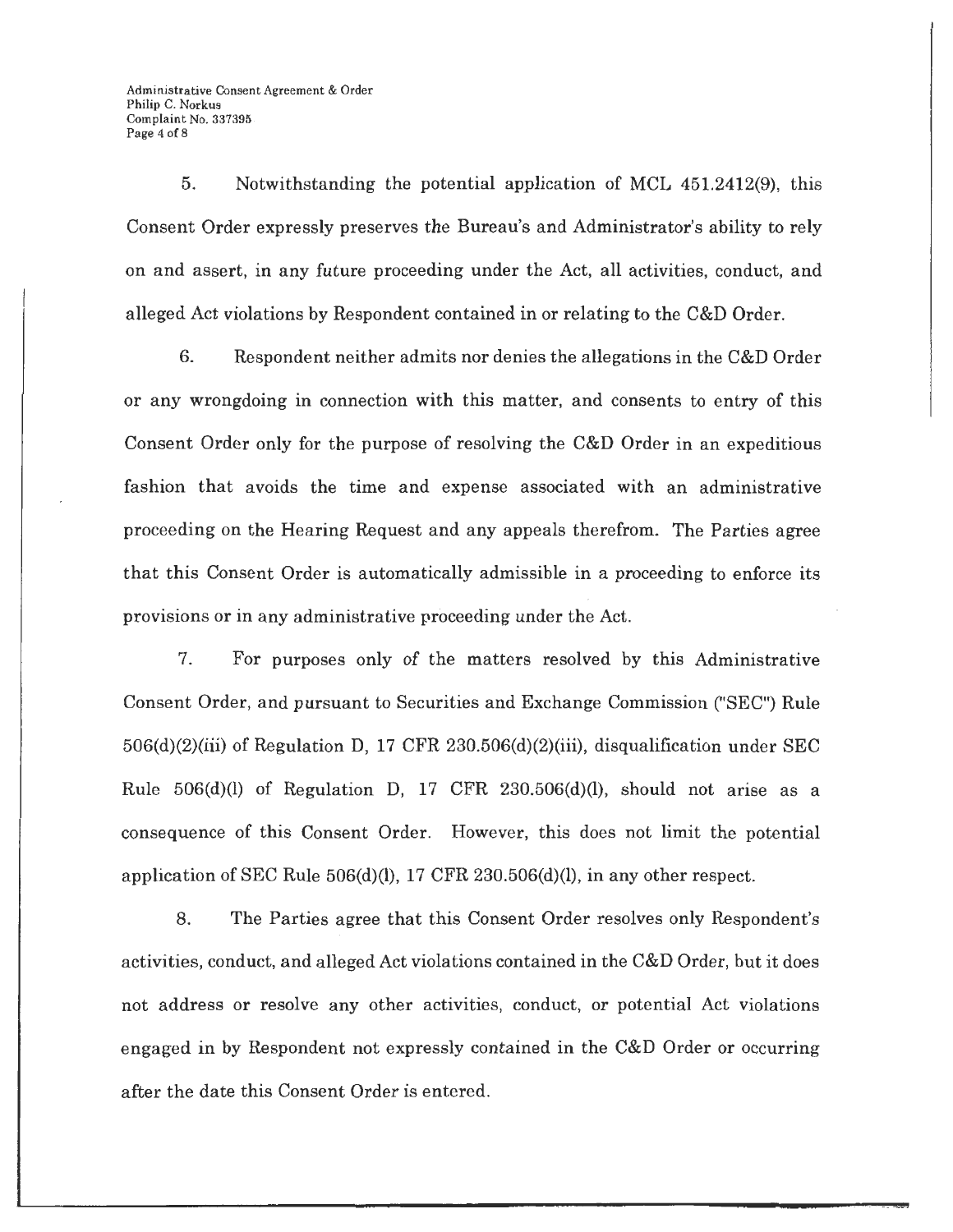9. Respondent agrees that, effective upon entry of this Consent Order, his Hearing Request is automatically revoked without further action by the Parties.

10. Respondent agrees to cooperate with the Bureau and comply with any reasonable investigative demands made by the Bureau in the future for purposes of ensuring compliance with this Consent Order or the Act.

11. Respondent acknowledges and agrees that: (a) the Administrator has jurisdiction and authority to enter this Consent Order; (b) the Administrator may enter this Consent Order without any further notice to Respondent; and (c) upon entry of this Consent Order, it is final and binding, and Respondent waives any right to a hearing or appeal of this Consent Order and the C&D Order under the Act, the rules promulgated under the Act or the predecessor Act, the Administrative Procedures Act of 1969, 1969 PA 306, MCL 24.201 *et seq.,* or other applicable law.

12. The Parties understand and agree that this Consent Order will be presented to the Administrator for her final approval as evidenced by its entry, and that the Administrator may, in her sole discretion, decide to accept or reject this Consent Order. If the Administrator accepts this Consent Order by entering it, this Consent Order becomes fully effective and binding in accordance with Paragraph B. 10. above. If the Administrator rejects this Consent Order by refusing to enter it, the Parties waive any objection to submitting the Hearing Request for adjudication through a formal administrative proceeding and the Administrator remaining the final decisionmaker at the conclusion of that proceeding.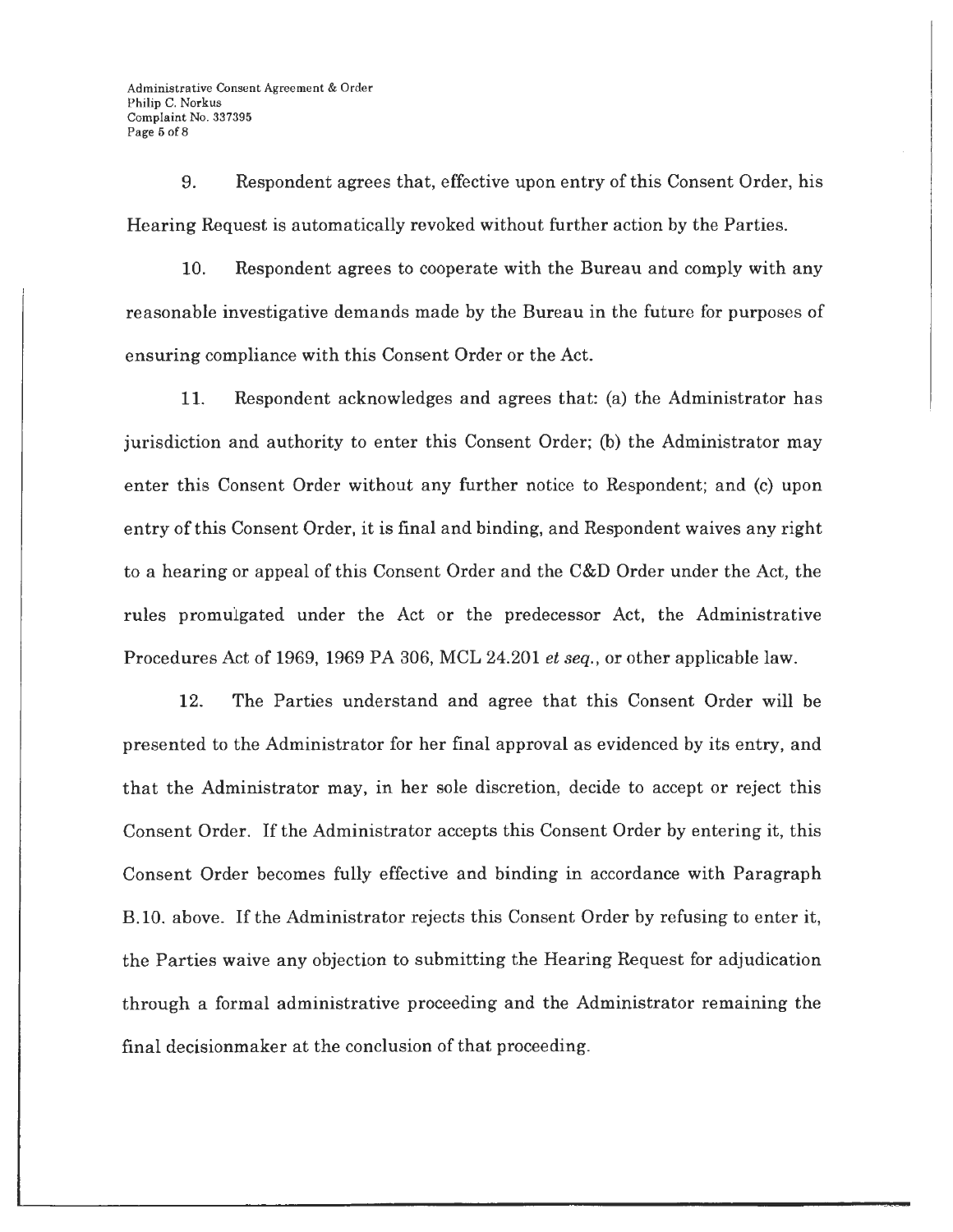Administrative Consent Agreement & Order Philip C. Norkus Complaint No. 337395 Page 6 of 8

13. The Parties acknowledge and agree that this Consent Order contains the entire understanding of the Parties and supersedes and forever terminates all prior and contemporaneous representations, promises, agreements, understandings, and negotiations, whether oral or written, with respect to its subject matter. The Parties further agree that this Consent Order may only be amended, modified, or supplemented by a duly executed writing signed by each Party and approved by Order of the Administrator.

14. The Parties acknowledge and represent that: (a) each Party has read this Consent Order in its entirety and fully understands all of its terms, conditions, ramifications, and consequences; (b) each Party unconditionally consents to the terms of this Consent Order; (c) each Party has consulted with or had ample opportunity to consult with legal counsel of his, her, or its choosing prior to executing this Consent Order; (d) each Party has freely and voluntarily signed this Consent Order; and (e) the consideration received by each Party as described in this Consent Order is adequate.

15. The Parties acknowledge and agree that the Administrator retains the right to pursue any action or proceeding permitted by law to enforce the provisions of this Consent Order.

16. The Parties agree that facsimile or electronically-transmitted signatures may be submitted in connection with this Consent Order and are binding on that Party to the same extent as an original signature.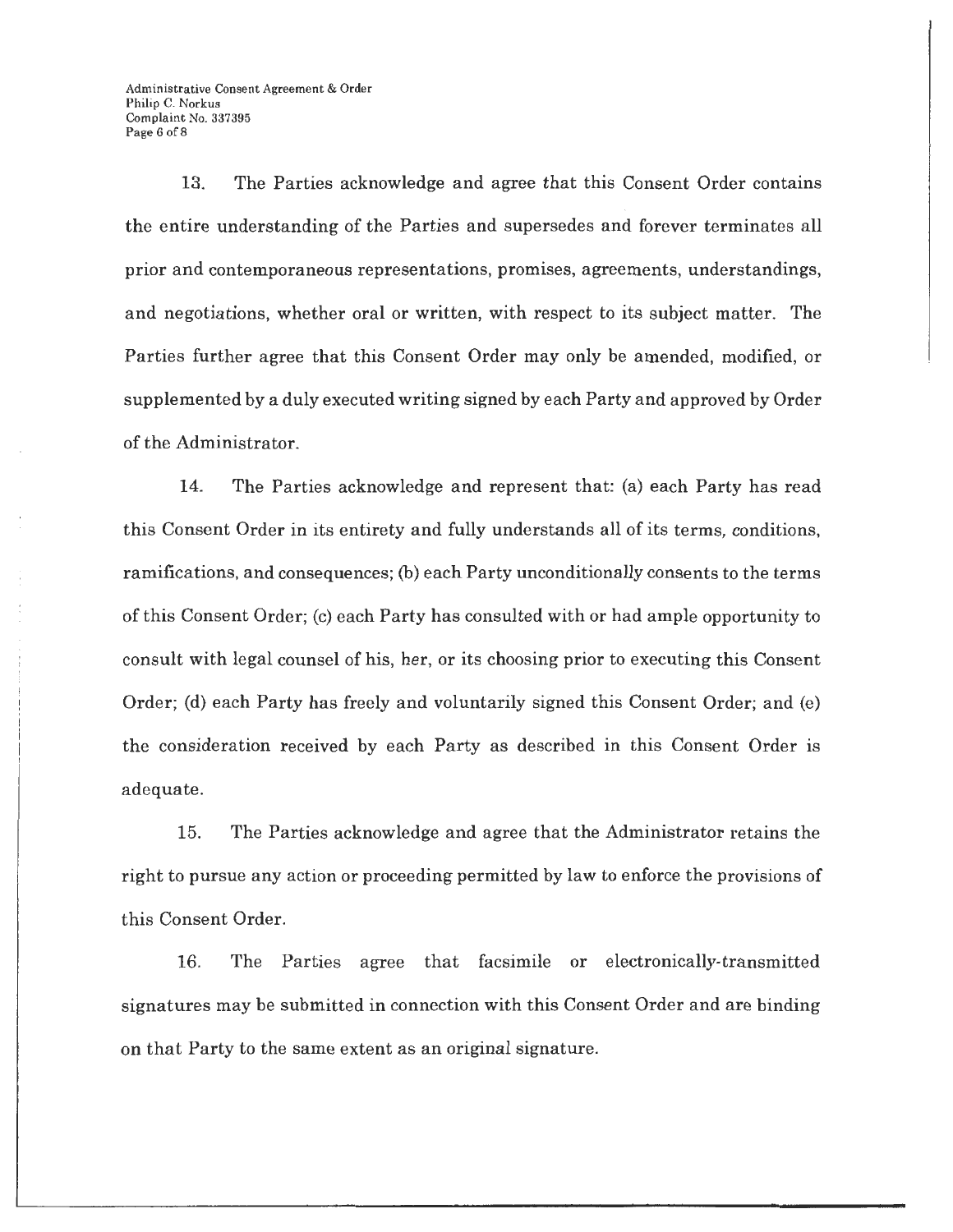Administrative Consent Agreement & Order Philip C. Norkus Complaint No. 337395 Page 7 of 8

Through their signatures, the Parties agree to the above terms and

conditions.

 $Signed: 22/$ 

Philip C. Norkus, Respondent

Dated:  $\frac{9}{1}$  /  $\frac{1}{9}$ 

Acknowledged and Reviewed by:

 $Signed:$   $Malk \rightarrow Zc$  from  $\rightarrow$  Dated:  $7/7/7/7$ 

William E. Haines II Attorney for Respondent

Approved by:

Signed: \_\_\_\_\_\_\_\_\_\_\_\_\_\_\_\_ Dated: \_\_\_\_\_\_\_\_\_\_ \_

Lindsay DeRosia Acting Securities & Audit Division Director Corporations, Securities & Commercial Licensing Bureau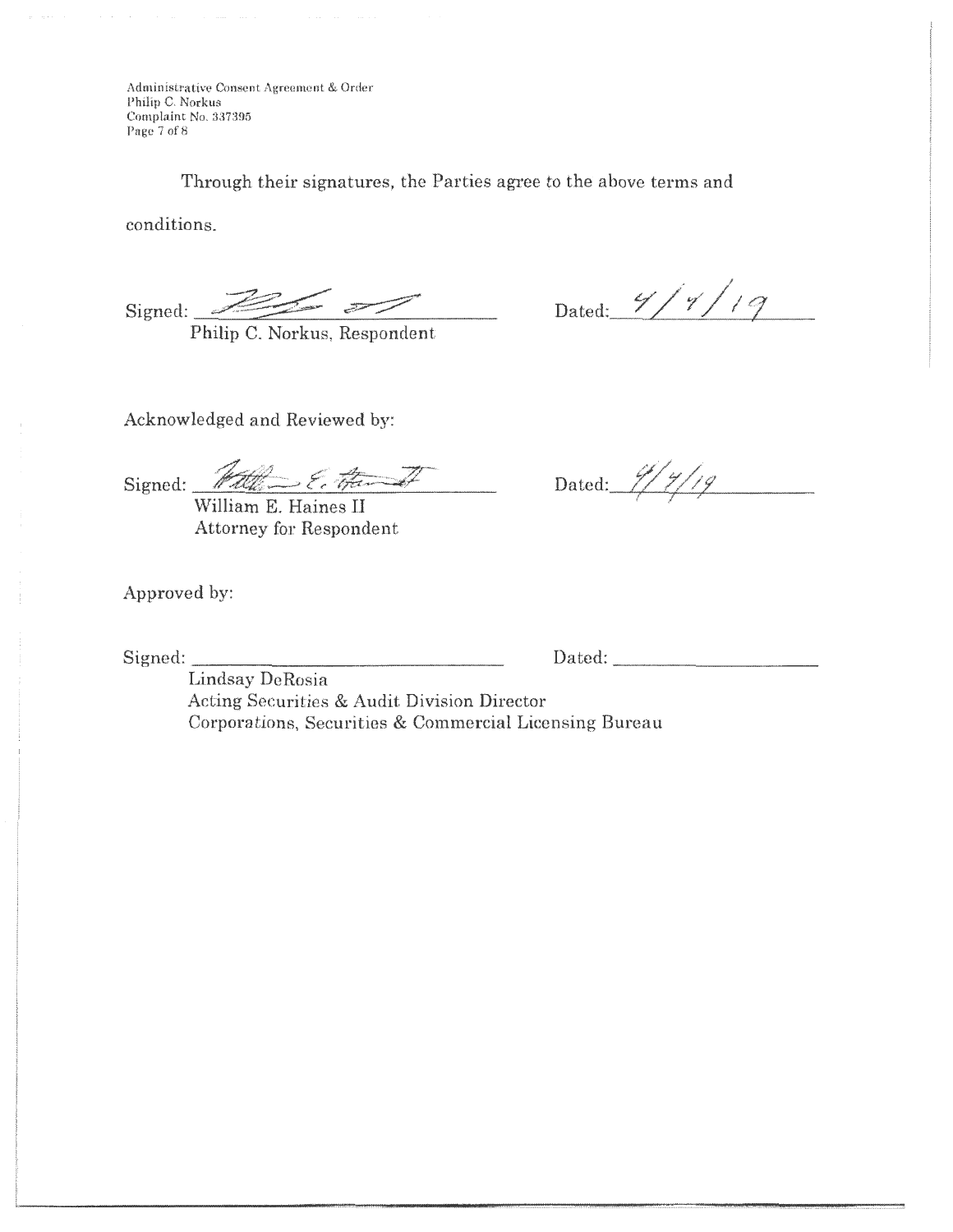Through their signatures, the Parties agree to the above terms and

conditions.

 $Sigma:$   $\Box$ 

**Philip** C. Norkus, Respondent

Dated: <u>Dated:</u>

Acknowledged and Reviewed by:

Signed: \_\_\_\_\_\_\_\_\_\_\_\_\_\_\_ \_

Dated: The contract of the contract of the contract of the contract of the contract of the contract of the contract of the contract of the contract of the contract of the contract of the contract of the contract of the con

William E. Haines II Attorney for Respondent

Approved by:

Lowe Signed: \_

Dated:  $\frac{4}{5}$  /**19** \_\_\_\_\_\_\_\_

Lindsay DeRosia Acting Securities & Audit Division Director Corporations, Securities & Commercial Licensing Bureau

 $\bar{z}$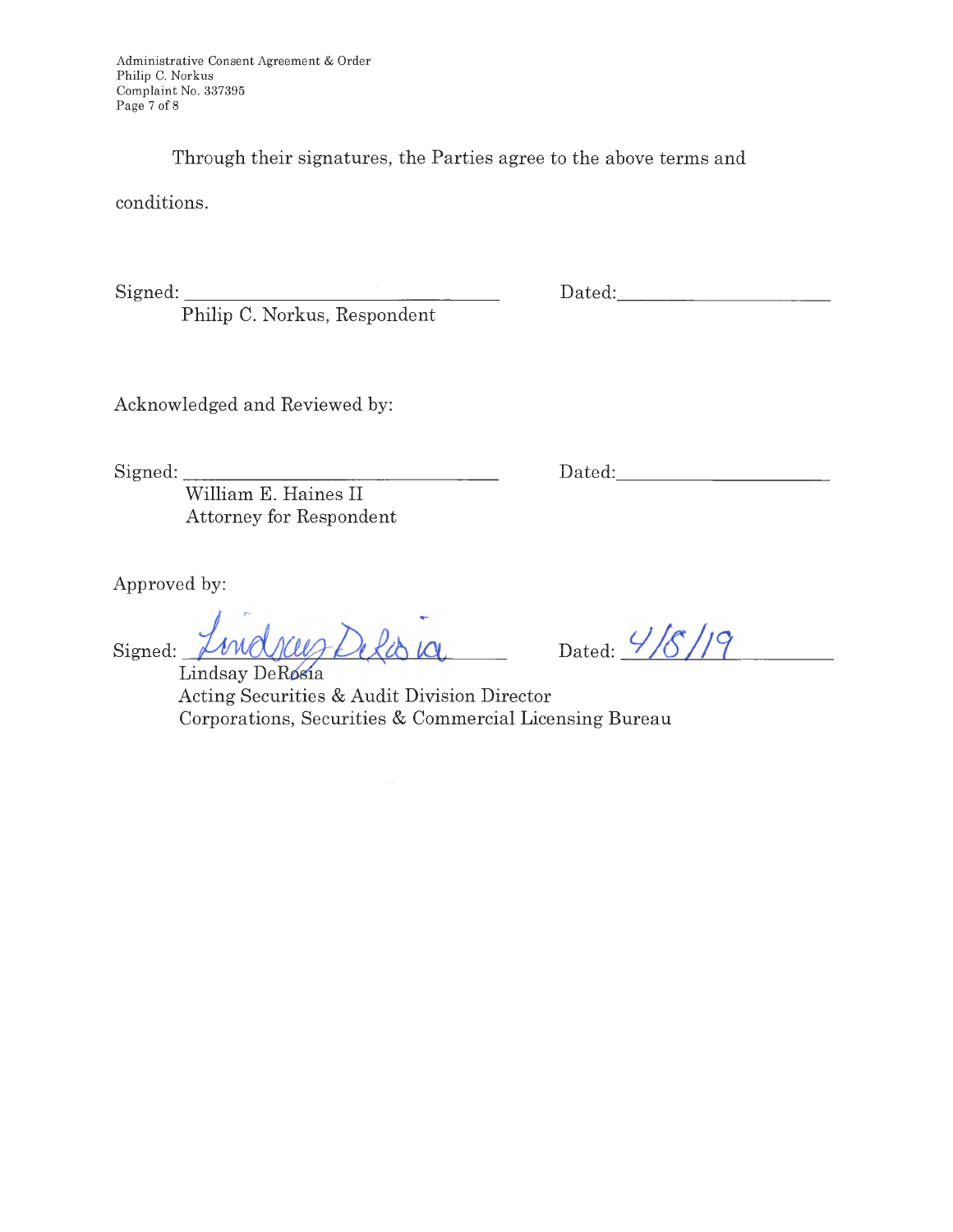Administrative Consent Agreement & Order Philip C. Norkus Complaint No. 337395 Page 8 of 8

## C. **ORDER**

The Administrator NOW, THEREFORE, ORDERS:

THE TERMS AND CONDITIONS IN THE FOREGOING FULLY EXECUTED CONSENT AGREEMENT ARE INCORPORATED BY REFERENCE AND MADE BINDING AND EFFECTIVE THROUGH THIS CONSENT ORDER.

 $By:$ Julia Dale Administrator and Director

Corporations, Securities & Commercial Licensing Bureau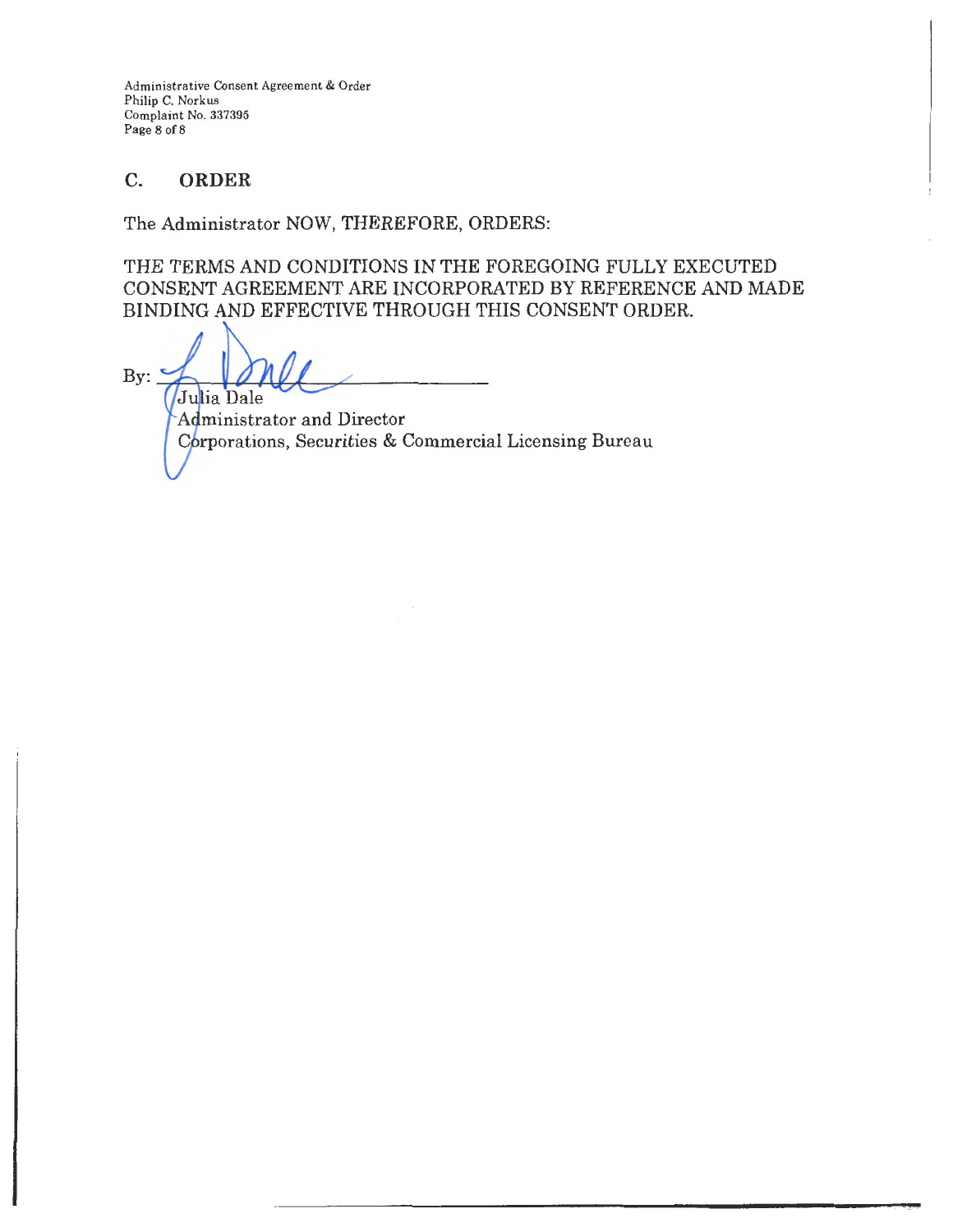#### STATE OF MICHIGAN DEPARTMENT OF LICENSING AND REGULATORY AFFAIRS CORPORATIONS, SECURITIES & COMMERCIAL LICENSING BUREAU

In the Matter of: Complaint No. 337395

PHILIP C. NORKUS CRD#1913843

Respondent.

 $\overline{\phantom{a}}$ 

|      | - Issued and entered |                                  |
|------|----------------------|----------------------------------|
| This | day of <i>Malmbe</i> | 2018                             |
|      |                      |                                  |
|      |                      | CE AND ORDER TO CEASE AND DESIST |

Julia Dale, the Director ("Administrator") of the Corporations, Securities & Commercial Licensing Bureau ("Bureau"), pursuant to her statutory authority and responsibility to administer and enforce the Michigan Uniform Securities Act (2002), 2008 PA 551, as amended, MCL 451.2101 *et seq.* ("Securities Act"), hereby orders Philip C. Norkus ("Respondent") to cease and desist from acting as an unregistered agent of Independence Capital Co., Inc., contrary to the Securities Act. Respondent is also notified of the opportunity to request a hearing in this matter.

# **I. BACKGROUND**

#### **A. The Respondent**

1. Philip C. Norkus (CRD#1913843) is a Michigan resident who is presently employed by or associated with Independence Capital Co., Inc. (CRD# 24723, "Independence"), a Michigan-registered broker-dealer and investment adviser. Respondent has applied for registration as an agent of Independence; however, the application remains pending due to an examination deficiency.

## **B. Findings of Fact**

- 1. The Bureau investigated Respondent's activities under the Securities Act in Michigan.
- 2. The investigation developed evidence that Respondent represented Independence, a broker-dealer, in effecting transactions in securities while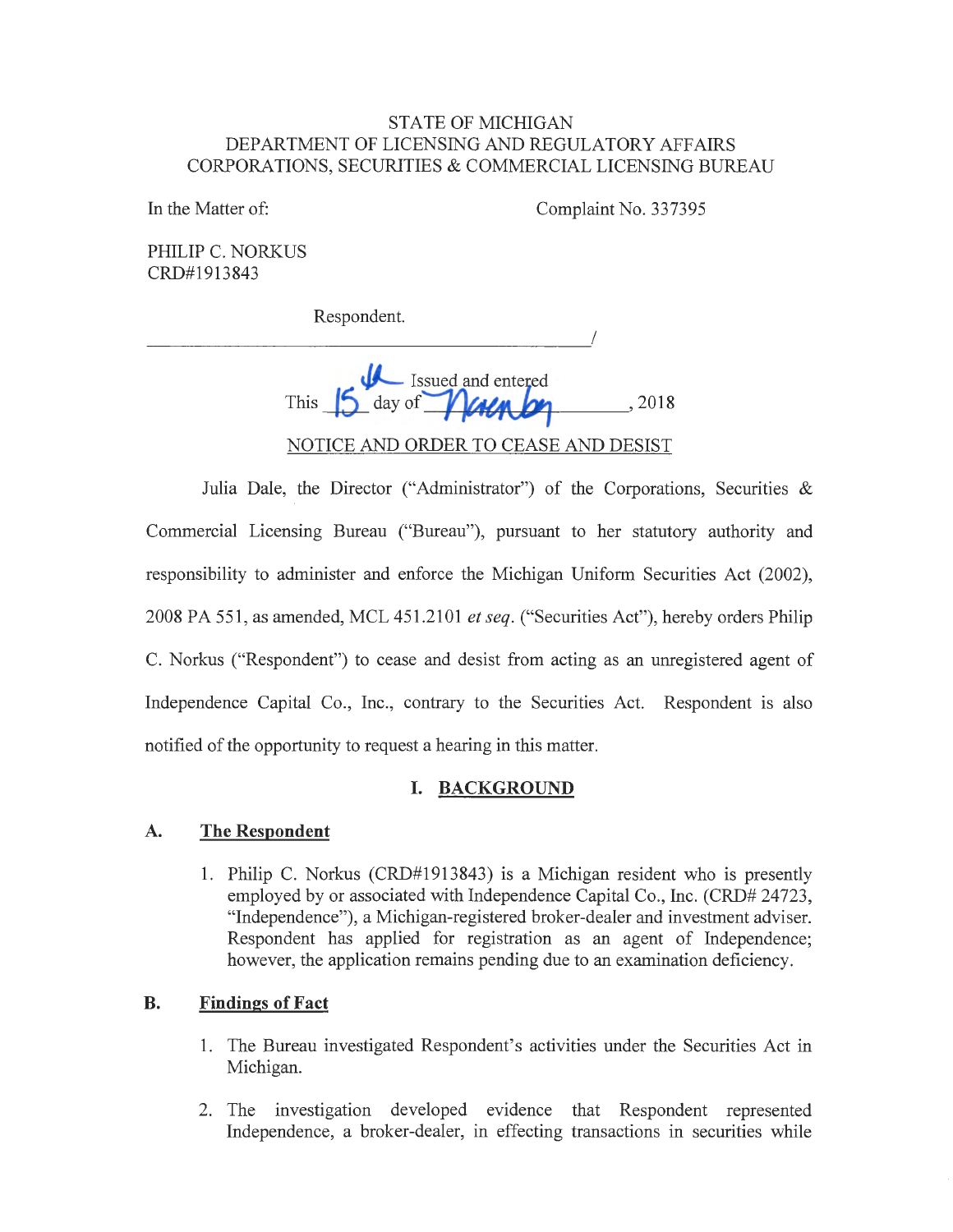Respondent was not registered as an agent of Independence under the Securities Act in Michigan.

3. Respondent acted as an agent of a broker-dealer during a period in which he was not registered in that capacity in Michigan.

# II. **RELEVANT STATUTORY PROVISIONS**

1. Section 102 of the Securities Act, MCL 451.2102, defines "agent" in part as:

"Agent" means an individual other than a broker-dealer who represents a broker-dealer in effecting or attempting to effect purchases or sales of securities or represents an issuer in effecting or attempting to effect purchases or sales of the issuer's securities...

2. Section 402(1) of the Securities Act, MCL 451.2402(1), states:

An individual shall not transact business in this state as an agent unless the individual is registered under this act as an agent or is exempt from registration as an agent under subsection (2).

3. Section 503(1) of the Securities Act, MCL 451.2503(1), states:

In a civil action or administrative proceeding under this act, a person claiming an exemption, exception, preemption, or exclusion has the burden to prove the applicability of the exemption, exception, preemption, or exclusion.

## III. **CONCLUSIONS OF LAW**

1. Respondent Philip C. Norkus acted as an agent of Independence Capital Co., Inc., a Michigan-registered broker-dealer, without the benefit of registration or a properly-claimed exemption from registration, in violation of section 402(1) of the Securities Act, MCL 451.2402(1).

## **IV. ORDER**

IT IS THEREFORE ORDERED, pursuant to section 604 of the Securities Act, MCL 451.2604, that:

A. Respondent shall immediately CEASE AND DESIST from acting as an unregistered agent, contrary to the Securities Act.

**Notice** & **Order to Cease** & **Desist Philip C. Norkus (CN 337395)**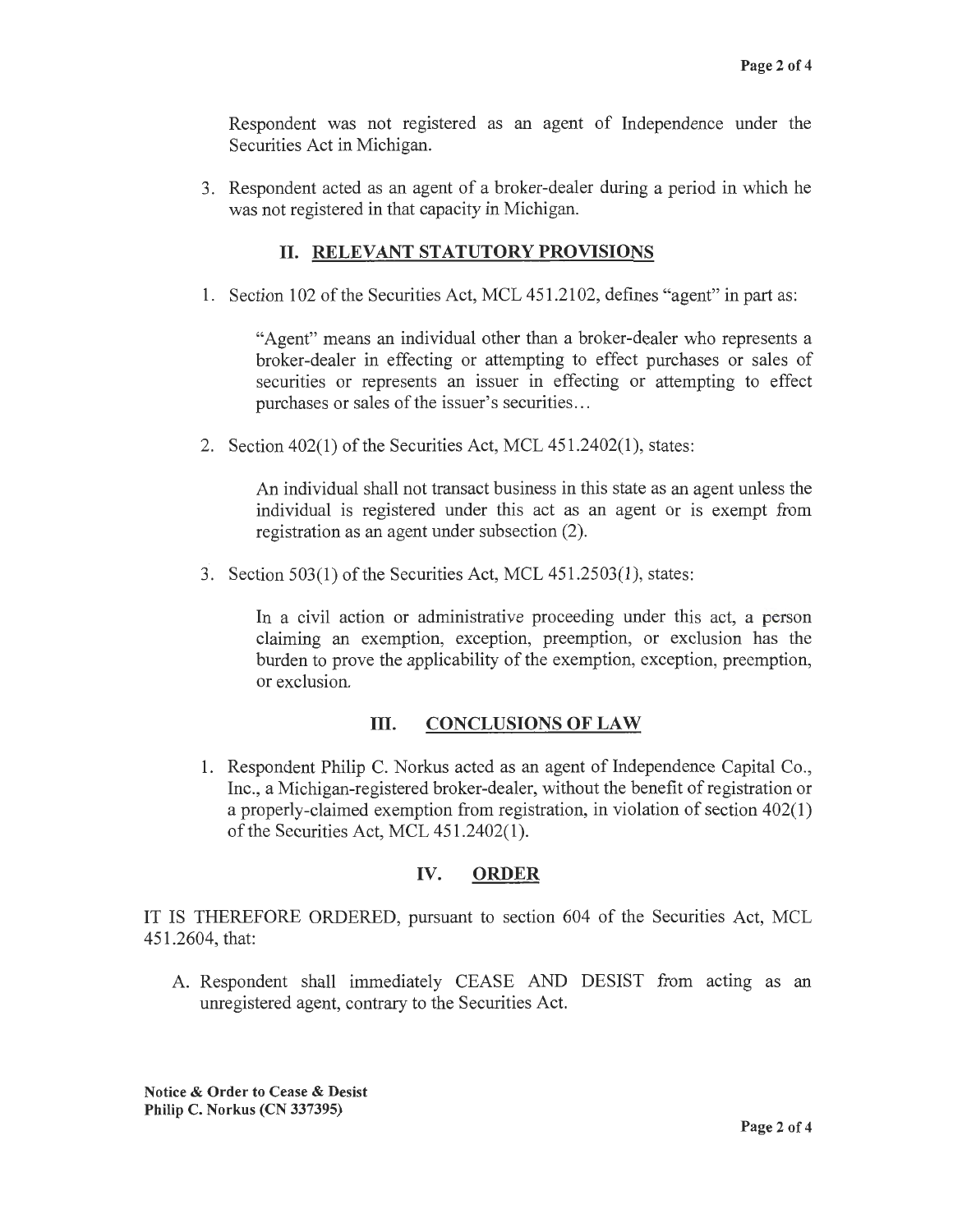- B. Pursuant to section 604(2) of the Securities Act, this Notice and Order to Cease and Desist is IMMEDIATELY EFFECTIVE.
- C. In her Final Order, the Administrator, under section 604(4) of the Securities Act, MCL 451.2604(4), intends to impose a civil fine of \$10,000.00 against Respondent.
- D. Pursuant to section 508 of the Securities Act, MCL 451.2508, a person that willfully violates the Securities Act, or an order issued under the Securities Act, is guilty of a felony punishable by imprisonment for not more than 10 years or a fine of not more than \$500,000.00 for each violation, or both. An individual convicted of violating a rule or order under this act may be fined, but shall not be imprisoned, if the individual did not have knowledge of the rule or order.

# **V. NOTICE OF OPPORTUNITY FOR HEARING**

Section 604 of the Securities Act, MCL 451 .2604, provides that Respondent has 30 days beginning with the first day after the date of service of this Notice and Order to Cease and Desist to submit a written request to the Administrator asking that this matter be scheduled for a hearing. If the Administrator receives a written request in a timely manner, the Administrator shall schedule a hearing within 15 days after receipt of the request. The written request for a hearing must be addressed to:

> Corporations, Securities & Commercial Licensing Bureau Regulatory Compliance Division P.O. Box 30018 Lansing, MI 48909

#### **VI. ORDER FINAL ABSENT HEARING REQUEST**

A. Under section 604 of the Securities Act, MCL 451.2604, the Respondent's failure to submit a written request for a hearing to the Administrator within 30 days after the service date of this **NOTICE AND ORDER TO CEASE AND DESIST** shall result in this order becoming a **FINAL ORDER** by operation of law. The **FINAL ORDER** includes the imposition of the fines cited described in section IV.C., and the fine amounts set forth below will become due and payable to the Administrator within sixty (60) days after the date this order becomes final:

> $$10,000.00 - Philip C. Norkus, under section 604 of the$ Securities Act, MCL 451.2604.